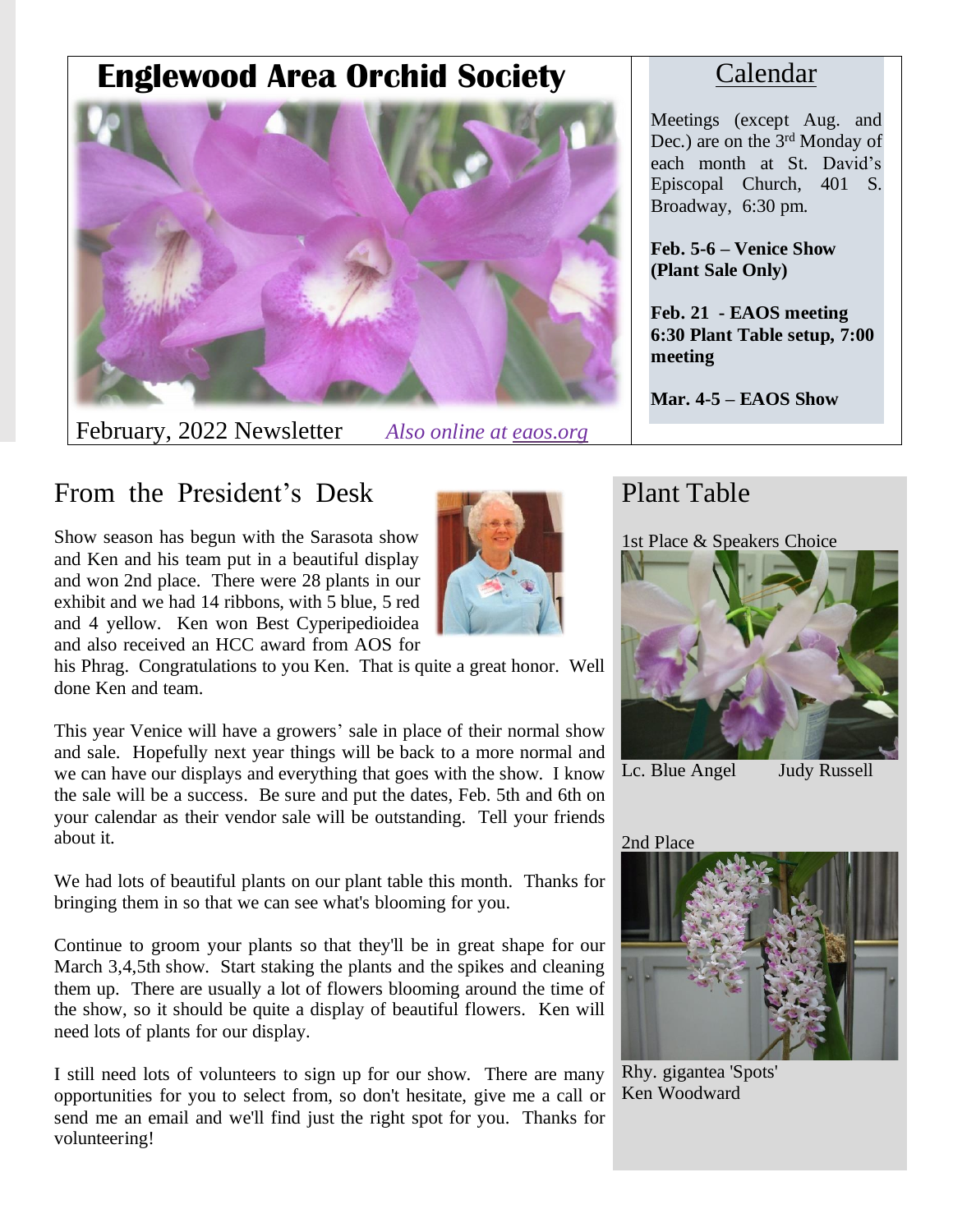I think we all enjoyed Naoki Kawamura's interesting presentation on Vandas and I am sure you were as impressed as I was at his over 40 some AOS awards for his plants since he has been in Florida. Very well done, Naoki. You can be very proud of what you have accomplished.

Mary Anne DiGrazia, EAOS President

### Plant Table

Be sure to bring your blooming plants to our meetings so that we can all see what each member is growing and blooming. Help to fill up the plant table. Setup for the table starts at 6:30. Ribbons are awarded to the first, second and third place plants. Also, there is a ribbon for the orchid that is the speaker's choice. Show off your beauties.



## Show Volunteers Needed

The EAOS show on March 4 and 5 needs lots of volunteers. We all want to make our show great this year since we have missed having a show the last two years.

Show Setup (8:00 am on 3/3) and Take-down (5:00 pm on 3/5) - We need as many hands as possible.

Volunteer slots are available each day: March 4, 2022 - Friday 10:00 - 12:30 / 12:30 - 3:00 / 3:00 to 5:00 3rd Place



Angcm. sesquipedale Ken Woodward

# EAOS Dues

Dues for the 2022 year are being collected now. EAOS membership is \$15 per family. You can bring your payment to our January meeting or send a check to:

EAOS,

P.O. Box 257

Englewood, FL 34295

Please include any changes in address or telephone number. Also update your email address if that has changed.

## EAOS Orchid Show

The EAOS Orchid Show will take place on March 4<sup>th</sup> and 5<sup>th. at</sup> the Ann & Chuck Dever Regional Park. The society will take over the gym at 6961 San Casa, several minutes south of McCall.

Vendors for the Englewood show will include:

Blue Pagoda Odom's Orchids Orchids Amore Ritter Tropic 1 Sunland Orchids **OFE** Cruise Planners Carol Marcus Robin Parsons Just One More Orchid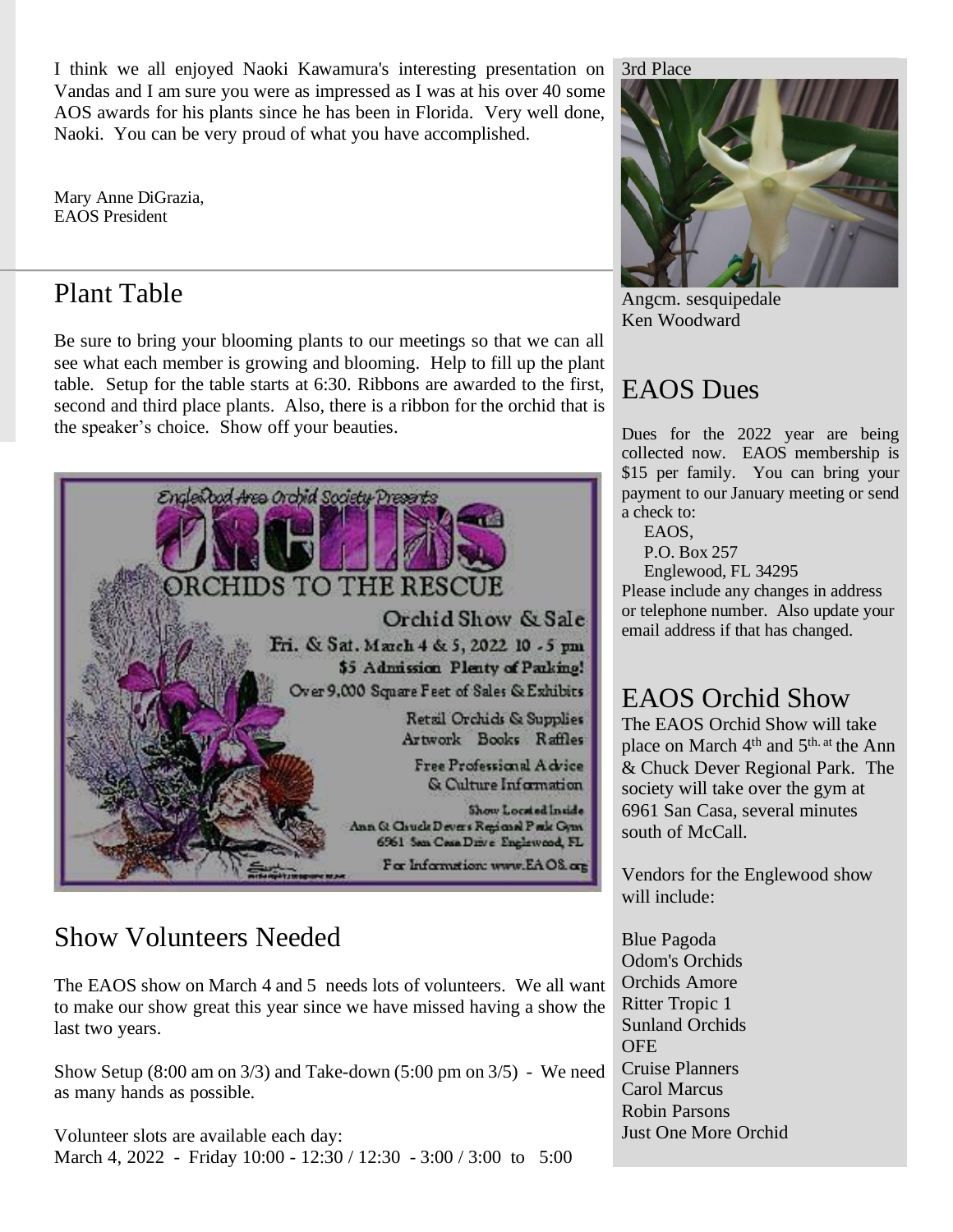March 5, 2022 - Saturday 10:00 - 12:30 / 12:30 – 3:00 / 3:00 to 5:00

|               | Admissions - 12 people needed - Sell admission tickets at the |  |  |  |
|---------------|---------------------------------------------------------------|--|--|--|
|               | front door                                                    |  |  |  |
| <b>Clerks</b> | 24 people needed - Work with judges on Fri. morning –         |  |  |  |
|               | It's a great experience and you'll learn about orchids.       |  |  |  |
| Culture       | 12 people needed - Hand out flyers on orchid culture,         |  |  |  |
|               | sell books on orchids                                         |  |  |  |
| Membership    | 12 people needed - Sign up new members                        |  |  |  |
| Raffle        | 12 people needed - Sell raffle tickets for the raffle.        |  |  |  |
| Food          | We need people to bring food for all three days               |  |  |  |
|               | and it takes a lot to feed the volunteers and vendors.        |  |  |  |
|               | Sign up to bring your signature dishes.                       |  |  |  |
|               | Cash donations are also welcome.                              |  |  |  |

It's important that you sign up with your t-shirt size so that there's time to get all the t-shirts that we'll need for our volunteers.

This is a great opportunity for new or seasoned members to participate. Send an email with your choices. (Yes,.you can volunteer for many spots.)

Thanking you all in advance, email: tommaryanne@centurylink. or call Mary Anne at 941-697-9237.



### January minutes

Minutes of EAOS meeting January 17, 2022.

Meeting was called to order of President Mary Ann DiGrazia welcoming members and guests.

Old Business:

We were reminded that dues are now due and payable for 2022 at \$15 per household. If you haven't paid yet, you can send a check payable to EAOS to P O Box 247, Englewood, fl. 34295. The dues help cover the cost of the St. David's, speakers, etc.

Sarasota Show: Ken Woodward and his team did a wonderful job putting in a display with 28 plants of which 14 won ribbons. Ken won Best Cyperipedioidea and also received a HCC award for his Phrag. Congratulations Ken. Our display won 2nd place and we were awarded \$75.00. Another great job by Ken and his team. Thanks for your hard work.

Englewood Show: Many volunteers are still needed for the different committees for the show. This is a team effort and we need everyone to step up and volunteer to make this show a great success. March we will be voting on officers for the next term. We are looking for anyone that

## Orchid Judging

If you have an orchid that you feel is exceptional and you want it judged for a possible AOS award, take it to the Tampa judging center.

**Tampa Orchid Judging** - Fourth Week (unless announced otherwise please check Calendar page) **Christ the King** (check monthly Calendar for meeting room)

#### **717 S. Dale Mabry Hwy, Tampa, FL. 33609**

Wednesday Judging - Flowers must arrive by 6:00 p.m. Judging begins 6:30 p.m.

Saturday Judging - Flowers must arrive by 10:00 a.m. Judging begins 10:30 a.m.

#### Calendar:

<https://fncjc.shutterfly.com/calendar>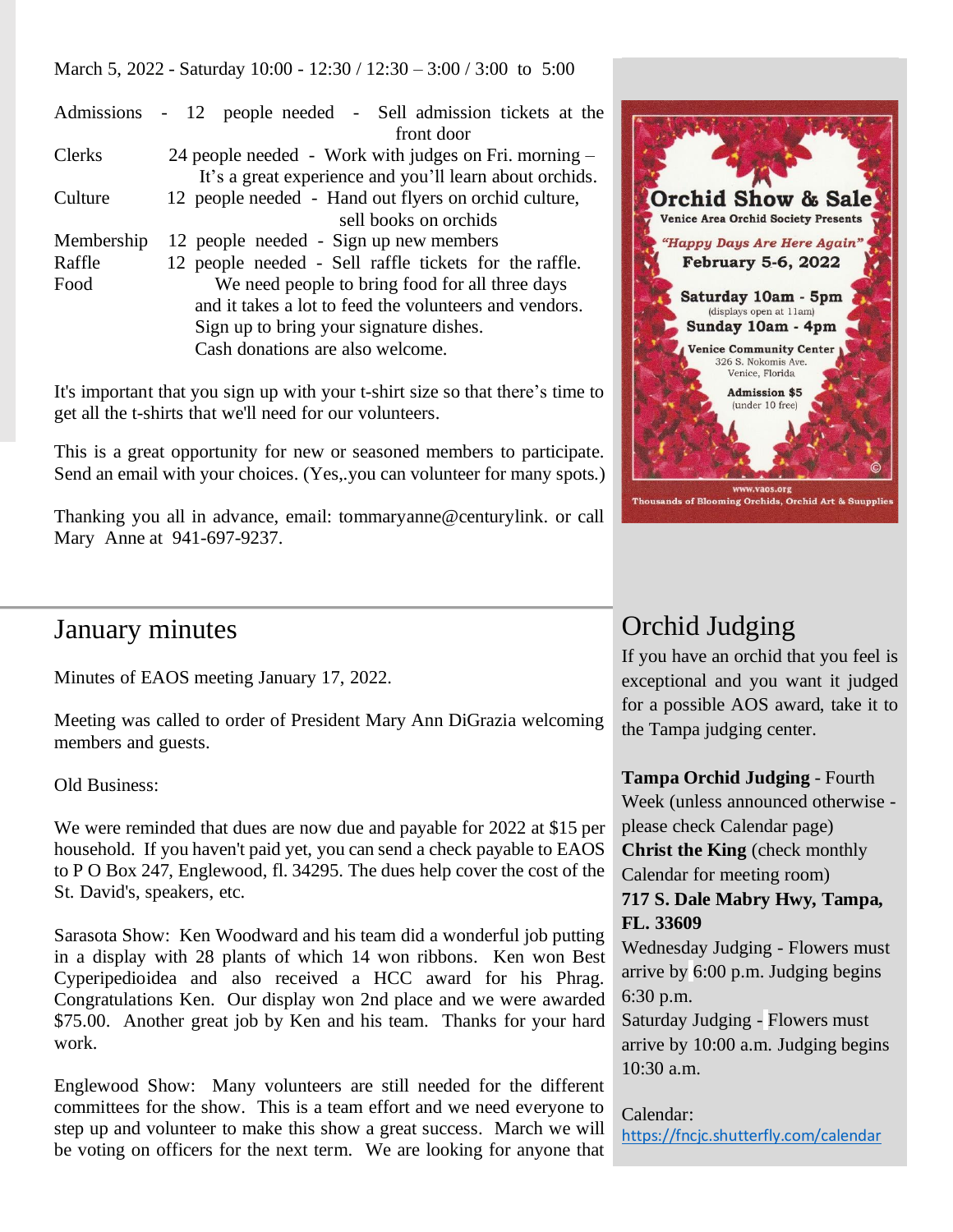would like to be an officer of EAOS. We especially need a vice-president whose main job is getting speakers for our meetings. There will be people to help with this. We also need an assistant treasurer. Helen is gone half of the year so we need help for the time she is gone. All positions are open. If you have any interest, please contact Mary Anne at 941-697-9237 or tommaryanne@centurylink.net. We will present a slate of officers at the next meeting and vote on them at the March meeting.

New Business:

AOS is looking for donations for research grants. This is part of AOS's mission to promote and support the passion of orchids through education, conservation and research. Think about EAOS making a donation to AOS and we'll vote at the next meeting.

We are always looking for ideas for topics for our meetings. If you have any ideas, please share them with us. We want to make the meetings interesting and informative.

Naoki Kawamura was our speaker giving us an informative talk on Vandas and showing us slides of many of his AOS awarded plants. If you missed the meeting, you missed a really great talk.

Naoki did the plant table, followed by the raffle.



Naoki Kawamura with a plant table entry.

### EAOS Officers needed

EAOS is looking for members to serve as officers for the next two years. The term lasts from April 2022 until 2024. Officers include:

President Vice-President Treasurer Corresponding Secretary Recording Secretary

The election of the slate of officers will be published in the March newsletter, voted on at the meeting on March 21<sup>st</sup>, and the new officers will be sworn in on April 18<sup>th</sup>.

Anyone interested in serving should contact Mary Anne DiGrazia at the meeting, by phone at 941-697-9237, or by email at [tommaryanne](mailto:tommaryanne@centurylink.net) [@centurylink.net.](mailto:tommaryanne@centurylink.net)

#### **2022 Show Sponsors**

#### **GOLD SPONSORS**

FARLOWS ON THE WATER DR. ADAM LIPKIN, MD PA MYAKKA PINES GOLF CLUB RAV&E SUN-HERALD TOP KNOT SALON WARREN LORANGER FAMILY YMCA

#### **SILVER SPONSORS**

KATHY DAMEWOOD, RE/MAX ALLIANCE GROUP MICHAEL J LOONEY, INC. OYSTER CREEK GOLF CLUB TODAY'S DENTISTRY